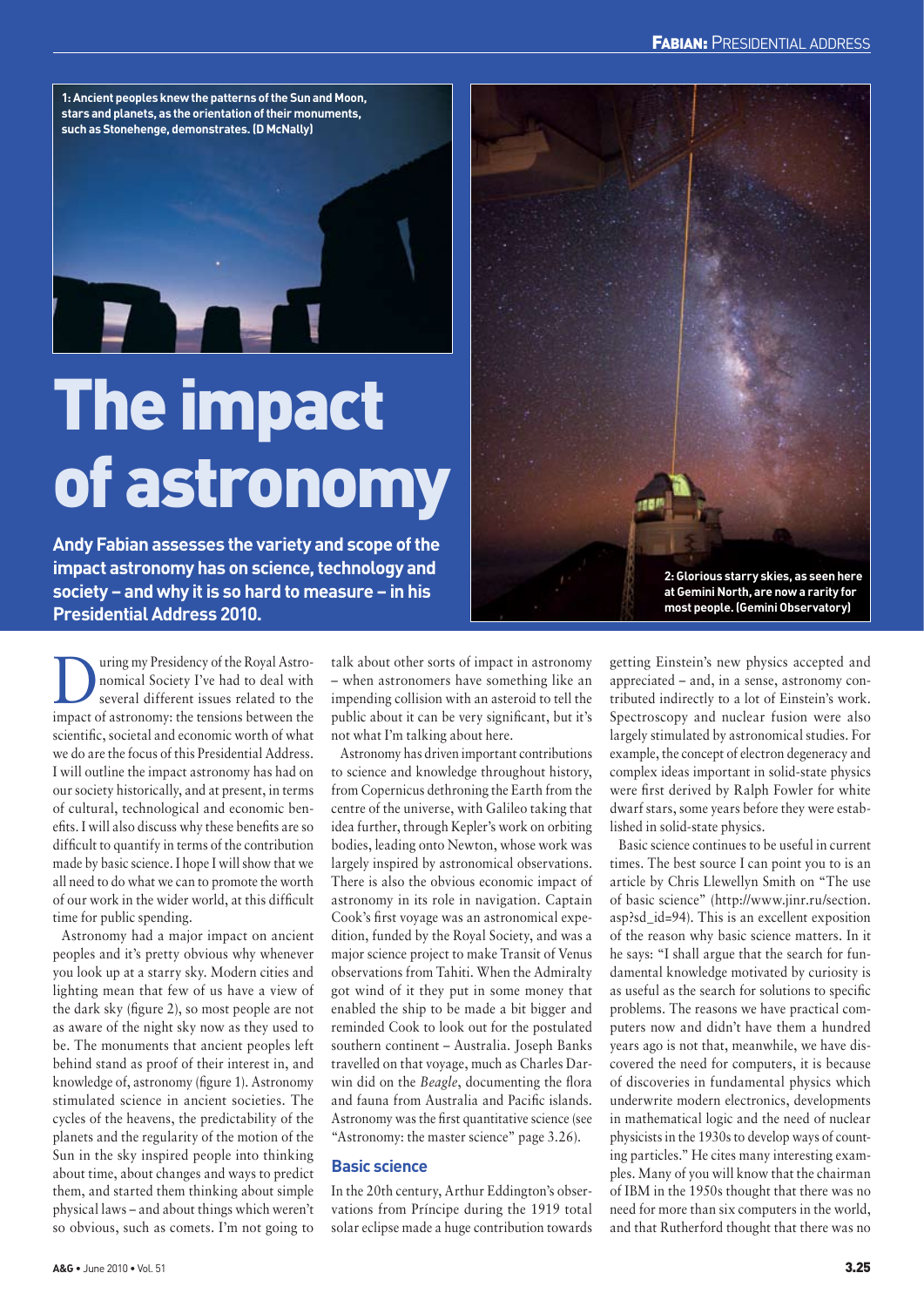# **Astronomy: the master science**

Astronomy is the oldest of the sciences in a simple taxonomic sense – such as recording eclipses, comets, or elongations of Venus for astrological purposes, as in Babylon and ancient China. But, more importantly, it was the first science to develop a mathematical and geometrical foundation and was also the first science to develop sophisticated instrumental procedures – using quadrants, armillary spheres and projection techniques within the 360° circle. This gave astronomy a firm basis for the collection and verification of precise data. Greek mathematical astronomy had its origins in the sixth century BC, while Hipparchus to Ptolemy (second century BC to second century AD) based theoretical astronomy upon observations made with instruments using 360° scales.

use for nuclear physics, but there's also a very nice quote from a Director of Fermilab who was asked by a US governmental committee how much he thought Fermilab would contribute to the defence of the US. His response was that he thought it would contribute little to the defence of the US, but would contribute a lot to the reason why the US was worth defending. I strongly recommend this article.

# **The coming impact**

A lot of the issues that have been concerning me stem from just four years ago, and the 2006 statement from the Department of Trade and Industry entitled "Increasing the economic impact of research councils". The issue of economic impact looms very large in British scientific life at the moment and it has generated a lot of tension. Many parts of this report consist of statements that everybody would agree with: "Science and innovations underpin the UK's position in the global economy … The UK needs to maintain its position as a world leader in high-value-added industries to ensure growth in our prosperity and quality of life." But elsewhere in this report, the position of our research councils is made clear. "Research councils have pivotal roles. They are increasing their emphasis on knowledge transfer and the economic impact of their work. They must increase that emphasis further without sacrificing the research emphasis for which we are rightly admired." It continues: "Chief executives of each research council are now responsible for the economic relevance of their programmes and for the impact of their spending." In other words there's a strong push from government and the Treasury down to the research councils to quantify their worth in terms of economic impact. Over the past couple of years we have managed to include societal

This provided a valuable foundation for a public verification or falsification procedure for observational accuracies.

This geometrical and observational foundation would become crucial in creating (a) a public standard of credibility and (b) a clear relationship between instrumentation and mathematics. No other classical science – medicine, botany, natural history, animal studies, etc – had such a foundation, as they were based on visual taxonomy alone.

Medicine had its four-humour pathology, but therapeutics were still rooted in rule of thumb. And it stayed there to the 19th century. By 1846, Adams and LeVerrier could both calculate the position of Neptune, yet no-one had any realistic idea regarding what caused cholera or typhus! Chemistry was

and cultural impact as well as economic impact in these measures, but these are terribly difficult to quantify. What the government is really talking about is economic impact because this is something they think they can measure.

In 2008 Geoff Broomfield wrote in *Nature* (**453** 1150) on "Payback time" in which he looks at the changing landscape of science funding in Britain. "British scientists have never had it so good as in the last decade. Since 1998 government funding for the nation's seven research councils has nearly doubled in real terms to around £3bn and the boost has made the UK an attractive country for science … there's a growing concern in the research community that the increases are coming with a cost, that the Treasury is using its influence to erode the independence of the research councils which fund the majority of basic science in the UK. ...the latest round of research council documents are littered with Treasury catchphrases such as 'economic competitiveness' and 'social impacts'. Some councils have begun favouring government initiatives over investigatormotivated projects and at one in particular, the Science and Technology Research Council, deep cuts have been made to fundamental fields in part to protect more commercially appealing programmes … The one council where subtlety is most lacking and where the Treasury's influence may be most damaging is the STFC which oversees large facilities for physics and astronomy." In other words, the pressure for economic impact was already there in 2008.

You will recall that we used to be in a research council with particle physics called PPARC which in 2007 was combined with the CCLRC which looks after all the large facilities. We were bunged together to form the STFC: a research council that was not properly funded to start the first to develop a verifiable mathematical basis after Lavoisier, Dalton, Berthollet, Mendeleev, etc over the period 1785–1860 brought forth the ideas of atomic weights and the Periodic Table. Medicine began to develop a foundation with Virchow's Cellular Pathology (1858), Pasteur and Koch working on bacteria (1865–1880) and developed rapidly thereafter in tandem with organic chemistry. But not until Crick and Watson's geometry of the double helix of DNA in the 1950s did the biomedical sciences develop a comparable mathematical foundation.

I have described astronomy as the "master science", which created a procedural basis that the other sciences took 2000 years to catch up with. *Allan Chapman*

with, then received a disastrously low amount of money in the Comprehensive Spending Review in 2007. We've never recovered the previous funding level because soon afterwards the UK and much of the world slipped into recession.

Shortly after the 2007 CSR announcement, the Chief Executive of STFC Keith Mason told researchers working in the more fundamental fields – that is, astronomy – that they needed to work harder to prove their economic worth. When we're told to do that, some of our colleagues say: "I think astronomy's worth doing, because it is really important to me, it's an important subject and therefore I don't need to prove its worth." Be that as it may, in the funding regime I have outlined here, we do have to establish the worth of our basic research.

An emphasis on economic impact matters to the average astronomer in the university research community because, when we are told that the money is going to be focused on areas that are going to be of most benefit to the UK economy, we struggle to explain how our work is going to change, say, the price of bananas. In part this is because our work seems distant from most people's everyday life. Even if we talk about something major, like an exploding star or a continental rift, it happens far away. If it took place in London, maybe people would listen. It is frequently stated that the emphasis on economic impact is not meant to detract from basic research. The documents always say that it will not disadvantage basic research, or stifle research creativity or scientific discovery – "of course, we're not going to change what's going on here, but we're also going to focus on these especially valuable things". There's a tension in all this that is difficult to resolve.

It's not a uniformly gloomy picture. One area where it is possible that things are going to be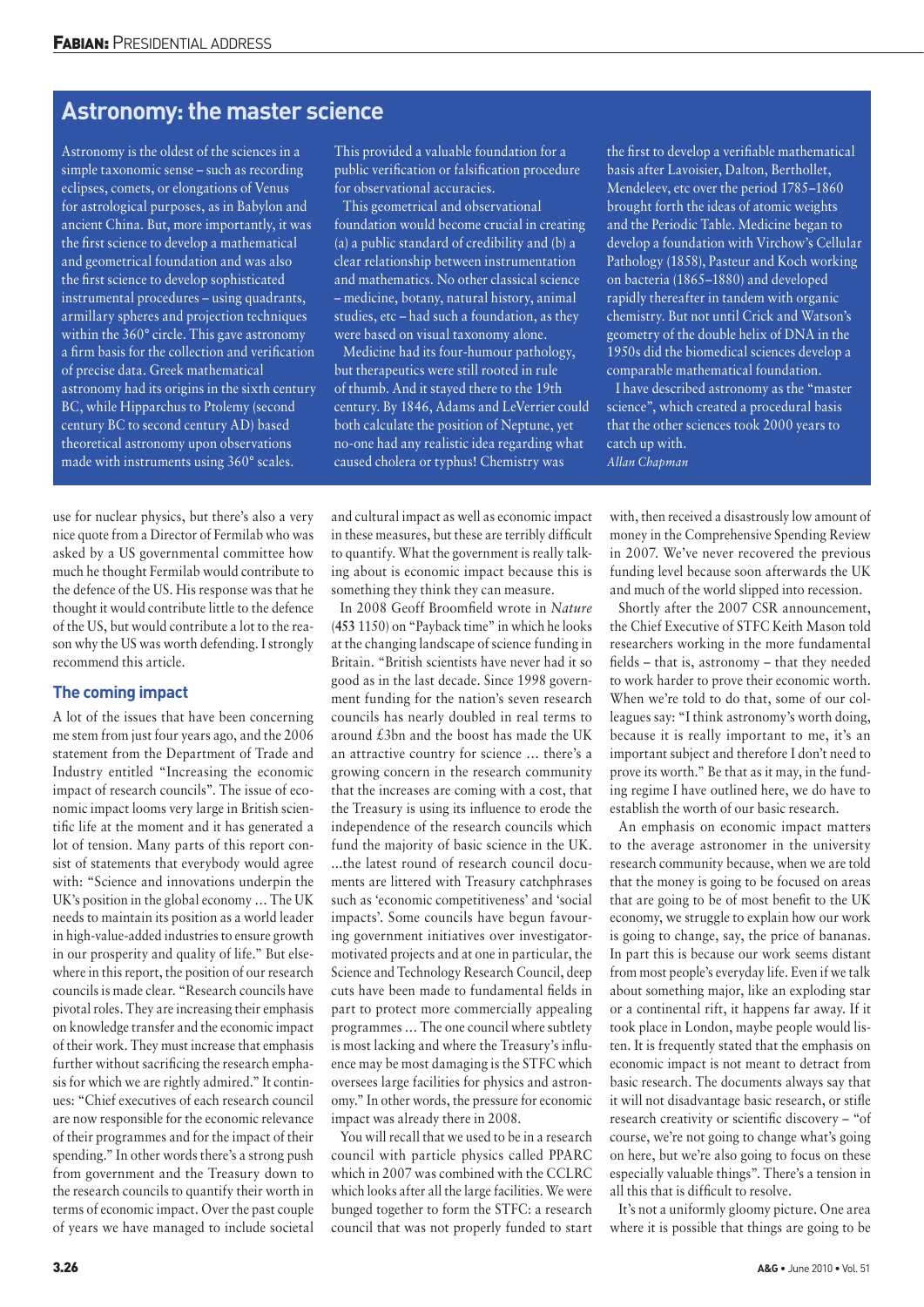okay, even in the UK, is the space sector. At the moment the UK space industry is worth an estimated £6bn and we have a national strategy to grow it to £40bn. Even better, it turns out that the space sector has been completely unaffected by the recession. That's good news for space science, although quite how space research fits into that booming economy is not so obvious. But the potential for growth in UK space industries is clear, especially when looking at government spending on space in European countries and the US budgets. France has an enormous space programme, Germany also has a large one, Italy has quite a large budget – and the UK is lying next to Belgium, at the low end of the scale. This is an area where there is certainly large potential for expansion in the UK.

But there's another league table that is rather more worrying. This is a measure of national research success, shown in table 1, using data from May 2009 from the company ISI Thompson. The table shows countries ranked according to citations per paper, including the number of refereed research papers in space sciences (including astronomy) per country, together with the citations to those papers, aggregated over 10 years. An unfortunate thing about an American company like ISI Thompson is that they're not especially sensitive to the rest of the world and treat Wales, England and Scotland as separate countries – but that's good for Scotland, as they come top in terms of cita-

tions per paper! If you look at the list superficially, it gives a poor impression of us, especially as it came out initially ranked in terms of numbers of papers, with the USA first. But if you look at the figures in terms of the number of citations, the US is still at number one, with Germany second, and England at

number three. If you add together England, Wales and Scotland (Northern Ireland was not included), we sit in second place, ahead of Germany. This means we are really number two in the world in space science, which here includes astronomy.

Unfortunately, with the cuts that are happening now, with the grants line cut by more than a third, and so on, I cannot imagine that a comparable table for this decade, in 2019 or even in 2014, will still have the UK as number two. We are being left behind by our scientific rivals, because Germany, France, Canada and others are putting a lot of money into their basic science. It is the UK that has chosen to leave basic science by the wayside.

## **Some spin-offs from astronomy**

I also want to cover the issue of spin-offs. Does astronomy have spin-offs that one can talk about in terms of economic benefits? The

answer is yes. Take CCDs. Astronomers did not discover CCDs: they were discovered serendipitously by people designing memory storage devices. They wanted to store electrons in each pixel, as we would put it, and the charge coupling was a way of shunting them around quickly in order to read the memory. What they found was that these devices worked rather differently depending on whether you had the light on or not: they had produced very sensitive light detectors. The early devices would have been useless in a camera, because they had all sorts of faults and quirks, but it was astronomers who spotted their potential and developed them. Now they are widely used, in the sense that almost everyone has a CCD in their phone. But astronomy tends not to get the credit for that development work.

And then there's wi-fi. An Australian astronomer, John O'Sullivan, who received the Australia Prize last year, discovered the methods we use to access wireless computer networks as part of his work as a radio astronomer, and the patent on this arose from his work. In another example, terahertz technology for security scanning uses ideas and techniques from submillimetre astronomy.

Active optics technology and ultra-sensitive detectors over the whole electromagnetic spectrum are two more areas where astronomy has led the development of more widely applicable

**''I cannot imagine that a comparable table for this decade, in 2019 or even 2014, will still have the UK as number two<sup>99</sup>** 

techniques. Some of the most sensitive detectors come from astronomy

because, to paraphrase Craig Mackay, astronomers usually can't do anything about the brightness of their source, so if they want to make the best images, they can't do what you would do in the lab – simply turn up the brightness

of the source. The only way to improve the image is to improve the

efficiency and properties of the detectors, or change the size of the telescope. Well, we push the size of telescopes as much as possible, but having got a telescope, you then have to go and push the detector. That's why, in terms of detectors, astronomy leads the world.

I could go on and on. There's a lot of radio signalling and radio communication technology that owes its background to astronomy, there are companies working on statistical inference, using techniques derived from astronomy, through data handling, image processing, etc. But very often you find that the astronomers never went into that field in order to make the economic impact. And if you had told them to do so in the first place, they probably wouldn't have done it. It's not why or how we do what we do.

You can do this analysis for your own subject area, any field in astronomy or any other basic science. In my area, X-ray astronomy was

# **1: Research outputs in space science (inc. astronomy) 1999–2009**

| country     | papers | <b>citations</b> | citns/<br>paper |
|-------------|--------|------------------|-----------------|
| <b>USA</b>  | 53561  | 961779           | 17.96           |
| UK (not NI) | 18288  | 330311           | 18.06           |
| Germany     | 16905  | 279586           | 16.54           |
| England     | 15376  | 270290           | 17.58           |
| France      | 13519  | 187830           | 13.89           |
| Italy       | 11485  | 172642           | 15.03           |
| Japan       | 8423   | 107886           | 12.81           |
| Canada      | 5469   | 102326           | 18.71           |
| Netherlands | 5604   | 100220           | 17.88           |
| Spain       | 6709   | 88979            | 13.26           |
| Australia   | 4786   | 83264            | 17.40           |
| Chile       | 3188   | 57732            | 18.11           |
| Scotland    | 2219   | 48429            | 21.82           |
| Switzerland | 2821   | 46973            | 16.65           |
| Poland      | 2563   | 32362            | 12.63           |
| Sweden      | 2065   | 30374            | 14.71           |
| Israel      | 1510   | 29335            | 19.43           |
| Denmark     | 1448   | 26156            | 18.06           |
| Hungary     | 761    | 16925            | 22.24           |
| Portugal    | 780    | 13258            | 17.00           |
| Wales       | 693    | 11592            | 16.73           |

**Data comes from ISI Thompson via Sciencewatch.com.**

initiated by Riccardo Giacconi, and it won him a Nobel Prize. He was working at the company American Science and Engineering at the time. His biography on the AS&E website (http:// www.as-e.com) concludes: "Giacconi's groundbreaking work on X-ray detection laid the foundation for AS&E's proprietary technology for counter-terrorism and security applications." Back in the 1970s it was very common to see AS&E printed on the security scanners that you put your bags through at the airport. Now you find that the X-ray detectors that scan whole trucks are made by AS&E. A lot of this successful spin-off came from the enormous synergy between X-ray astronomy and the techniques needed to develop these machines, to get the very best way to detect X-rays.

The Chandra X-Ray Observatory carries not only very fine telescopes but also an impressive set of gratings. Its high-energy transmission grating based on gold nanostructures was designed by Claude Canizares and Mark Schattenberg, and it produces very fine X-ray spectra. What these guys did in the 1980s and 1990s was to work out how to build very regular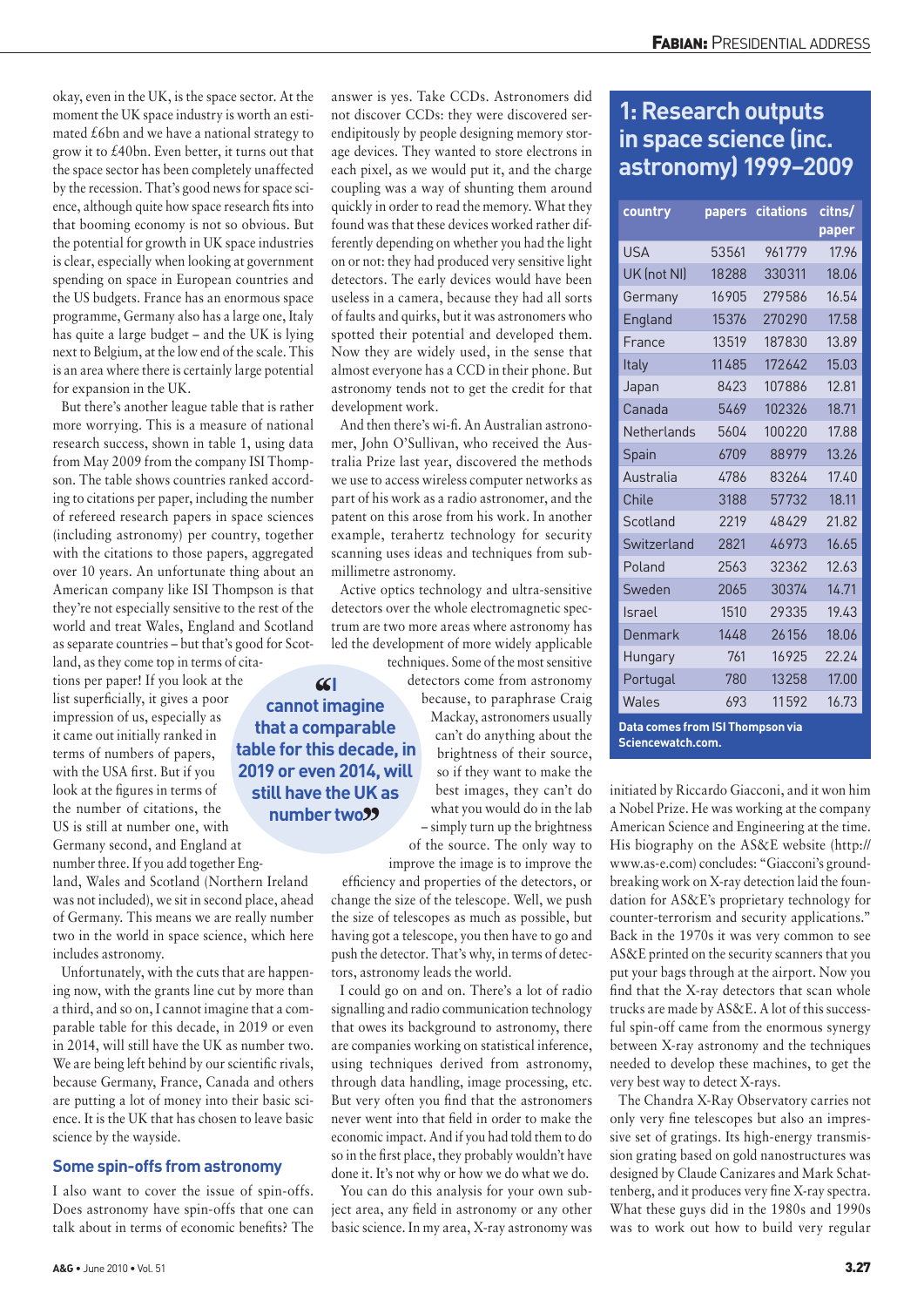replicated structures that were able to diffract X-rays. Chandra's wonderful spectra eventually came out of that work. The spin-off from this is that Schattenberg now has his own company, as well as being a research astrophysicist at MIT. He's won awards and prizes and has gone on to develop a "nanoruler", the world's most precise grating patterning tool, which his company has used to make the world's largest diffraction grating. Their products are used in laser fusion, for example, and there are a variety of other applications that you can see on their website (http://www.plymouthgrating.com).

There are all sorts of examples of spin-offs from our science. The University of Leicester also takes X-ray detection seriously and makes lots of detectors, among them large-area highresolution detectors with high efficiency and low background. If you go to the dentist nowadays, you often find that the dentist will put a CCD camera in your mouth. Dental X-ray imaging is connected with the techniques developed for astronomy – they don't use exactly the same techniques, but there's a synergy there, and this is one area developed by e2v (http://www.e2v. com). Medical imaging generally has a lot in common with astronomical imagery – apart from the scale. In general you don't want to make the X-ray source so intense that the sample is damaged (figure 4). The MPE team at Leicester also helped to build the high-resolution camera for Chandra and a spin-off from that which is used in the medical centre at Nottingham. They also make mini gamma-ray cameras. The team at Munich that was working on XMM-Newton, producing the pn detector, got another spin-off: out of designing and making that detector, they now have a company called PN Sensor (http:// www.pnsensor.de) which makes radiation sensors for a wide variety of applications.

I'm pulling out these examples just to emphasize how common this is. If you go to any branch of astronomy, you will find there are many such examples. It's not why we do the astronomy in the first place, it's a spin-off, and although the benefits of this technology are clear to see, the cost of the work contributing to its development would be extremely difficult to determine.

And then of course we have direct applications of a lot of solar–terrestrial physics research (figure 5). In the next few years as the Sun ramps up in its cycle, solar activity could cause problems for satellite navigation and other technologies as we move towards solar maximum. There's a direct connection there between astronomy in the solar–terrestrial connection and things that will happen in people's own homes and lives.

I also want to emphasize one enormous impact that astronomy has – and here's today's *Metro* newspaper to highlight it. It's got a big picture of Saturn on one page, and a few pages further on there's a whole section about astronomy. There are very few sciences which are treated



so well by the press as astronomy and that's because the public interest in astronomy and its role in society and in culture is one of our major impacts. But I have no idea how you quantify that impact. How do you put a number on a child reading today's *Metro* and being inspired to study science?

## **Can we measure impact?**

The RAS has tried to consider economic impact seriously and we combined with the Institute of Physics to see if we could measure it. We wanted to connect a decision to put a pound into astronomy research with the pounds that later appear elsewhere as a result. We planned 12 case studies, starting with a pilot study of three, and commissioned a company, Oxford Economics, to carry it out. They attempted to trace three important technologies back to the underpinning scientific knowledge.

As a result of the pilot study we have concluded that we can't do it. More than that, we don't think it is do-able; Oxford Economics doesn't think it is do-able, either. So we're not continuing with the study. The problem is that one has to unravel a rich network of inter-relationships. It's very rare that somebody makes a discovery in the lab or on the bench and rushes out with it, crying "Eureka", directly to a company which then makes it straight into something that we are all willing to pay for. That is so extremely rare that it probably never happens. What does happen is that every scientific advance is part of an enormous international network. If you try to isolate the UK node in the network, you may isolate what you think is the UK contribution to the work, but you might miss out the fact that you've got to be part of the network to contribute and do the work in the first place. It is extremely difficult – we concluded impossible – to do such an analysis and have it mean anything at all. In addition, much of the way in which astronomy makes a contribution is very long term, for very basic science, and how you trace it through the decades is difficult. (Similar issues in the humanities are discussed by Stefan



**3: The High Energy Transmission Grating on the Chandra X-Ray Observatory (left) uses gold nanostructures to produce fine spectra. Developing this instrument led to a host of other detectors, and the nanoruler for making the largest high-precision gratings, such as this 91**×**42cm grating made for laser pulse compression at Osaka University (above).** 

Collini in the *Times Literary Supplement* 13 Nov. 2009).This problem is very difficult to get across to government and the people who are insisting on changing the way in which we do our work. After a meeting with Science Minister Lord Drayson, one of his staff stressed to me the importance of quantitative measures of what we do. Impressing our peers in astronomy is not the important issue for the government. It is interested in getting products out of astronomy that the public want. This does happen but, as we've found, it is very difficult to quantify and, in general, happens on a much longer timescale than governments typically consider.

I think this is in part because how we do science is not understood. I'd like to outline how I think we do sciences – and I know that every scientist has their own ideas about this, but these are mine.

#### **How astronomy works**

First, I think that serendipity plays a very important role in discoveries in many sciences, including astronomy. Roberts (Roberts R 1989 *Serendipity: Accidental Discoveries in Science* Wiley, New York) writes on serendipity in science and argues, for example, that all important chemicals were discovered serendipitously. He mentions one important process, for synthetic indigo, in which the catalyst is mercury. The role of mercury was discovered because someone broke a thermometer while measuring the temperature, mercury was released, and the reaction went much faster. It's a wonderful book, full of such stories, and the same pattern is there in astronomy.

The trouble is, serendipity sounds like luck. Worse, it sounds like gambling, which is what banks do. We're not like that! We are much more directed, but we benefit from serendipity and the mental equivalent of averted vision. If you want to see the Andromeda Nebula, you'll struggle to see it if you look at it directly. You need to use averted vision, to look off to one side where your retina is more sensitive. You need to do that with your mind if you want to solve a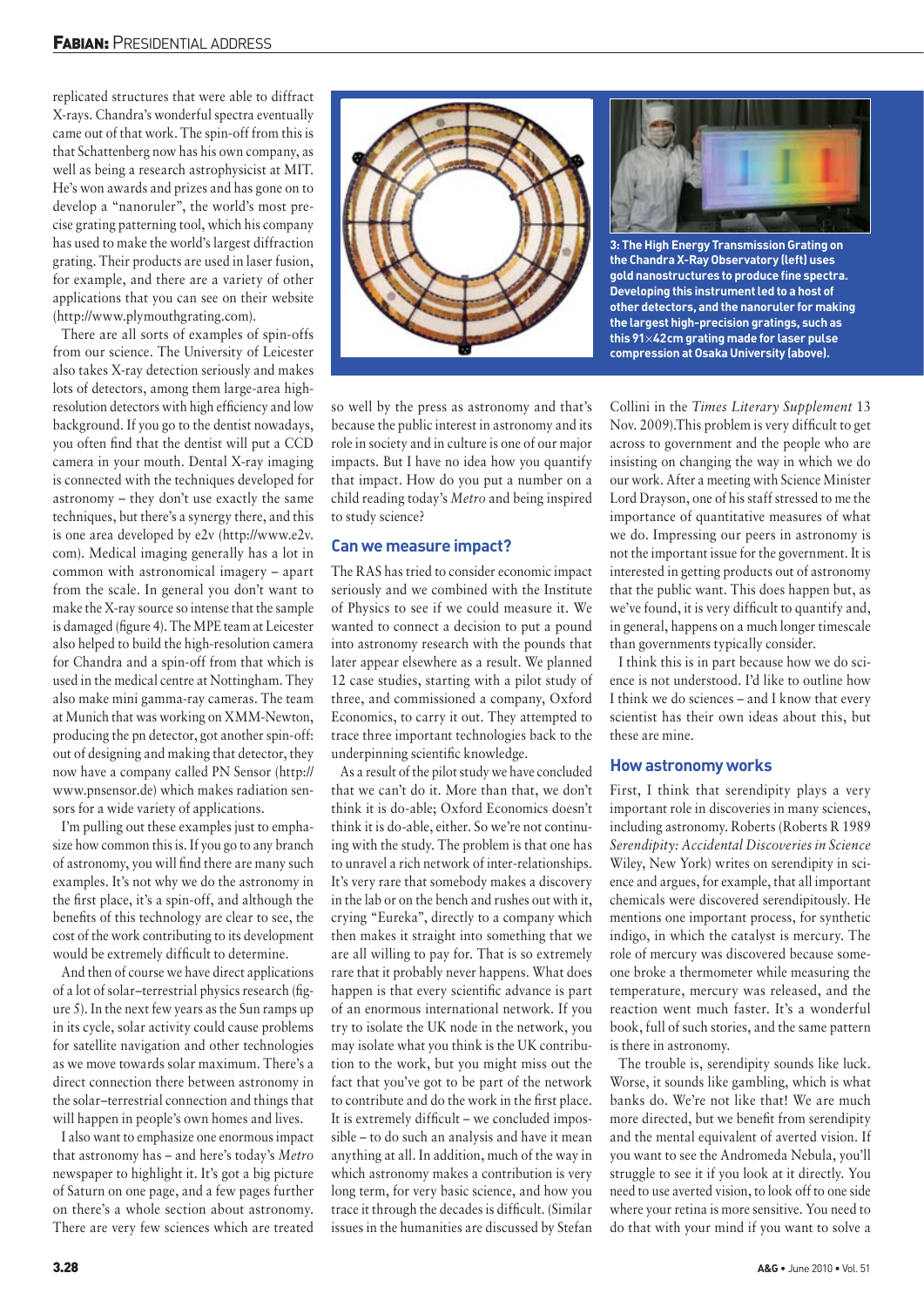**4: A 1019 difference in scale. (Top): 27keV X-ray emission from a 125I-labelled mouse tumour approximately 1mm across, in the lab. (Institute of Cancer Research) (Bottom): 0.2–3.5keV X-ray emission from the supernova remnant RCW103, roughly 1 light year across, taken by ROSAT's HRI camera. (University of Leicester)** 





problem: keep it in your head and play around with it, keep coming at it from different directions, and suddenly the answer will become apparent. A certain amount of pressure from grant-writing, observing time proposal writing, reviewing papers and so on is helpful; I think it focuses the mind to have to set out priorities. But if you have to do enormous amounts of this, writing many many grant proposals because the success rate is very low, it becomes the enemy of thought – it becomes just a grind. We're getting towards that state now.

I suggest that the pressure to obtain economic impact from our work is going to have disastrous consequences for our international competitiveness in basic research. And I'm going to say something contentious, because I think it may be true. Why have there been no Nobel Prizes in physics to UK-based physicists for the past 30 years, since Neville Mott's award? I know that a UK physicist working abroad has won, and that a Nobel Prize has gone to someone working in the UK at the time of the research, but not to UK physicists working in the UK. I think that this is because in the Thatcher era there was an enormous emphasis on economic impact in physics, and many people I know in physics have one or two companies. None of them are driving round in Porsches, but none of them have Nobel Prizes either. I think if you are to do work of the quality that wins Nobel Prizes, which is admittedly rare and takes a very special person, then there's a low probability that the identical person will be successful as an entrepreneur. It is a very very low probability that one person would have the qualities to achieve both. Such people do exist but they are very rare. I think that too many physicists in the UK have been distracted by the drive to pursue work of economic impact. That's my theory, and it's not been tested, but it is based on observation.

I also want to wonder why we do astronomy? Why am I passionate about doing astronomy? Why have I and so many others devoted our careers to astronomy? It's not for economic impact – and certainly not for the economic impact on our individual lives! The mathematician GHHardy has something to say on this. I read that, as a child, he used to spend time in church factorizing the hymn numbers, so he was certainly unusual. In later life he worked on the theory of numbers and he sounds to have been rather arrogant. "I have never done anything useful. No discovery of mine has made or is likely to make, directly or indirectly, the least difference to the amenity of the world." And yet we all know that digital security for credit cards is based on factorizing and prime numbers, just the field GHHardy felt was so lacking in utility in his lifetime. None of his work was done with the direct intention that it would be useful – quite the opposite! And that's one thing worth bearing in mind in terms of how to motivate scientists: telling them they have got to do things that are economically impactful is not effective.

#### **Serendipity**

We tend to find things through serendipity. The term dates from Horace Walpole in 1754, in a letter where he mentioned a Persian fairy-tale about the three princes of Serendip who happened to stumble on odd things. It was defined then as "accidental sagacity", but the way I like to regard it comes from Pasteur in 1854, who said: "Chance favours the prepared mind." There are lots of things found serendipitously that could have been discovered by other people, but the person with the prepared mind – the person who is thinking about it properly – is the person who actually makes the discovery. A more modern summary by Glashow, a particle physicist, is: "Does science evolve through blind chance or intelligent design? Do you think before you look or look before you think?" (Glashow S L, http://tinyurl.com/glashow).

I want to use the idea of serendipity, plotted on axes of luck, preparedness and aim – although I have no idea what the units are and I'm not going to use a scale! Nevertheless, figure 6a shows some key points. The circle represents the conventional idea of discovery, the sort of thing you're taught at school where you're highly prepared and have a very definite aim, and as a result you find something out. I would put serendipity somewhere up along the luck– preparedness axes, and it's got the shape of the three-dimensional solid, because it does depend on aims as well as luck and preparedness. Most of the time in astronomy the astronomer has an aim, a reason to be looking in a particular direction, and it might even be related to what they discover. But they then stumble onto something, perhaps not completely unknown or completely different. It's a complex thing, but that's how a lot of discovery takes place in astronomy.

I also want to recommend a lovely book by Martin Harwit, which introduces the concept of discovery space I've used here (Harwit M 1981 *Cosmic Discovery: The Search, Scope, and Heritage of Astronomy* Basic Books, New York). I've represented six dimensions so I've used three at the top and three below in figure 6b, to show how astronomical discoveries are made. You can discover things in astronomy by looking deeper in space, by looking at fainter objects, by looking for longer times – or even shorter times if you want to discover pulsars – you can look in finer detail, with better spatial or spectral resolution, you can use other wavebands, such as X-rays, gamma rays, TeV, or polarization, and so on. That's how we tend to discover things, overall, although there are of course many ways to go about astronomy.

Much of my work is related to X-ray astronomy. X-rays were discovered serendipitously in 1895 by Roentgen, and they're called X-rays because the X means "I don't know what it is". In much the same way, we currently call dark matter "dark matter", and dark energy "dark energy", because we don't know what they are either. Most people are more familiar with X-ray absorption images, which are widely used in medicine, security and manufacturing, while emission images are more familiar in astronomy, for example in images of the Sun.

X-ray astronomy started entirely serendipitously. In 1962, Giacconi used a rocket to launch a detector to look for X-rays from the Moon and did not find any. Instead he and his colleagues found a much brighter source, ScoX-1, which started the field. We can compare the optical sky with the X-ray sky and they are very different. Most of the objects in the X-ray sky are accreting black holes, so we're seeing processes that we can't pick out from optical images. Pulsars were discovered serendipitously, as were magnetars. In 2004 an eruption on a magnetar produced an enormous flash of energy, the brightest thing that has ever been detected in astronomy, and the oscillations that followed the outburst ionized the Earth's atmosphere in a periodic manner, which led to the Earth's magnetic field oscillating. This object exploding on the other side of the galaxy twanged our whole magnetic field – in terms of impact, this is where astron